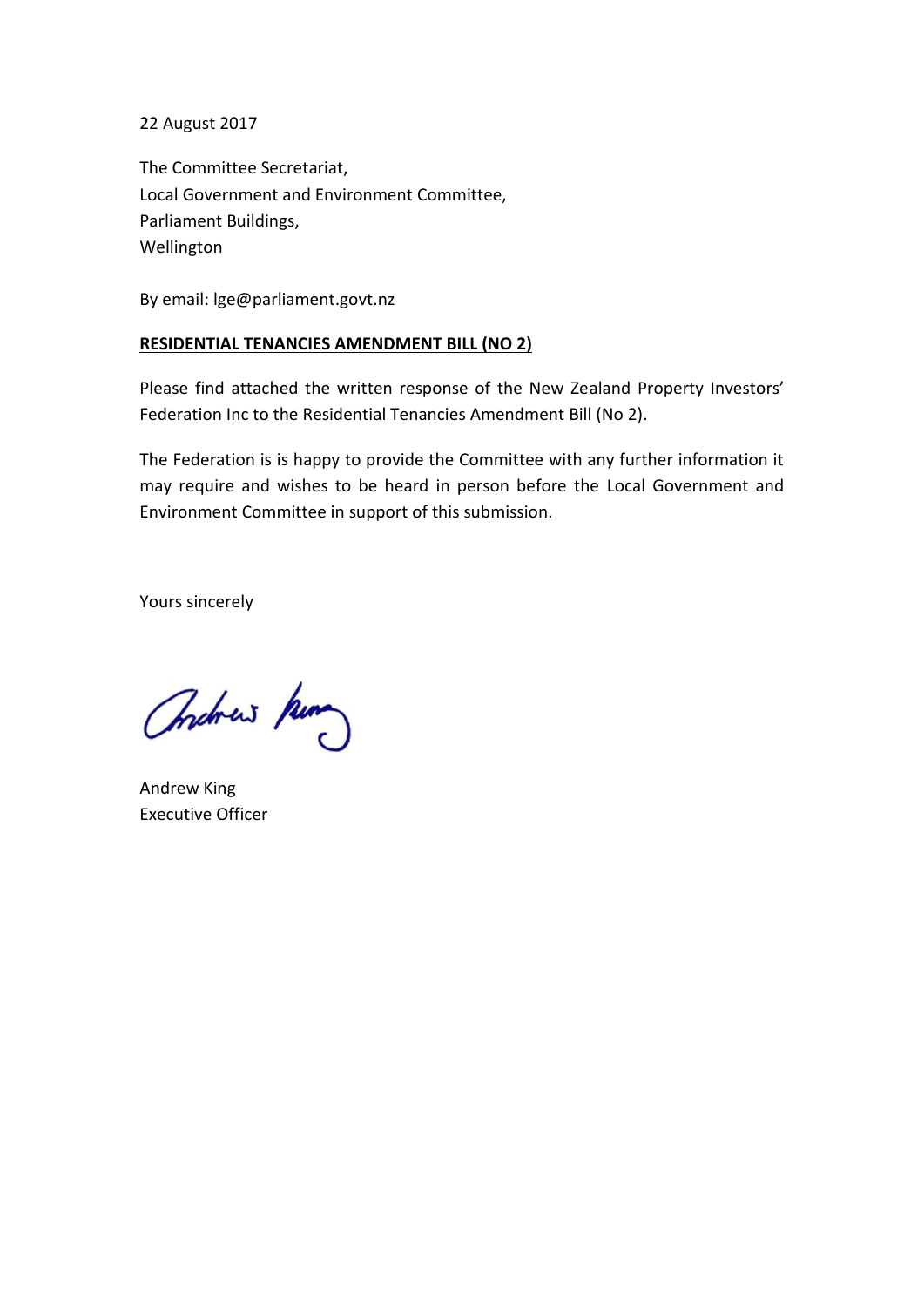

Submission to the

# **Local Government and Environment Select Committee**

examining the

# **Residential Tenancies Amendment Bill (No 2)**

22 August 2017

Andrew King Executive Officer New Zealand Property Investors' Federation Inc PO Box 20039, Bishopdale Christchurch Email: Andrew@NZPIF.org.nz Mobile: 021 216 1299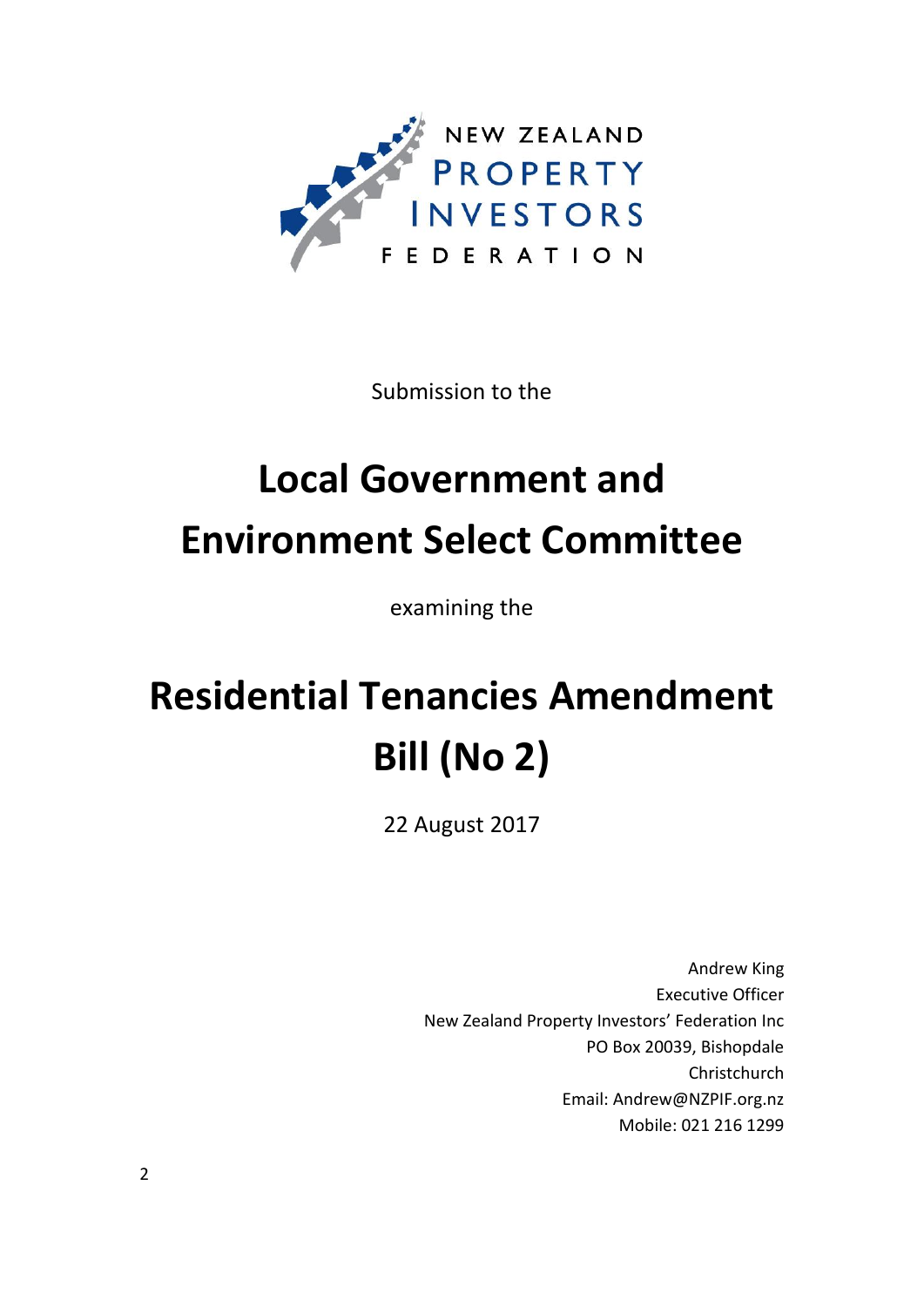# **New Zealand Property Investors' Federation**

This submission has been prepared by the New Zealand Property Investors' Federation Inc (the Federation) in response to the select committee invitation to provide feedback on the Residential Tenancies Amendment Bill.

Established in 1983, the Federation has twenty affiliated local associations situated throughout New Zealand. It is the national body representing the interests of over 7,000 property investors on all matters affecting rental-housing.

The Federation welcomes this opportunity to participate and comment on the draft legislation.

## **Industry Background**

To assist readers understand the extent of the economic and social importance of the private rental industry in New Zealand and the implications of residential tenancies legislation the following background points are offered.

# **What is the extent of the private rental industry?**

There are approximately 270,000 landlords in New Zealand. There are no corporate or institutional residential landlords.

There are approximately 546,000 residential rental properties<sup>1</sup>, housing over 1,500,000 tenants<sup>1</sup>, and worth around \$171 billion<sup>2</sup>.

Private landlords are the largest providers of rental accommodation in New Zealand. 87% of tenants rent from a private landlord or trust<sup>3</sup>.

Median weekly rent for all accommodation is  $$430<sup>4</sup>$ . The amount spent on rent each week is \$234 million and annually this is \$12.2 billion.

Most property investors (57%) have been engaged in the business for 10 or more years<sup>5</sup>, which dispels the myth that people are investing in property to make a "quick buck". Instead, property investors are using their rental income business as a

-

 $1$  2013 Census data

 $2$  NZPIF Calculation. 475,000 private rental properties multiplied by the February 2018 REINZ lower quartile house price.

<sup>&</sup>lt;sup>3</sup> Regulatory Impact Statement: Prohibiting letting fees under the Residential Tenancies Act 13/04/2018

<sup>4</sup> Tenancy Bond Centre statistics, April 2018

<sup>5</sup> ANZ NZPIF Annual Survey 2006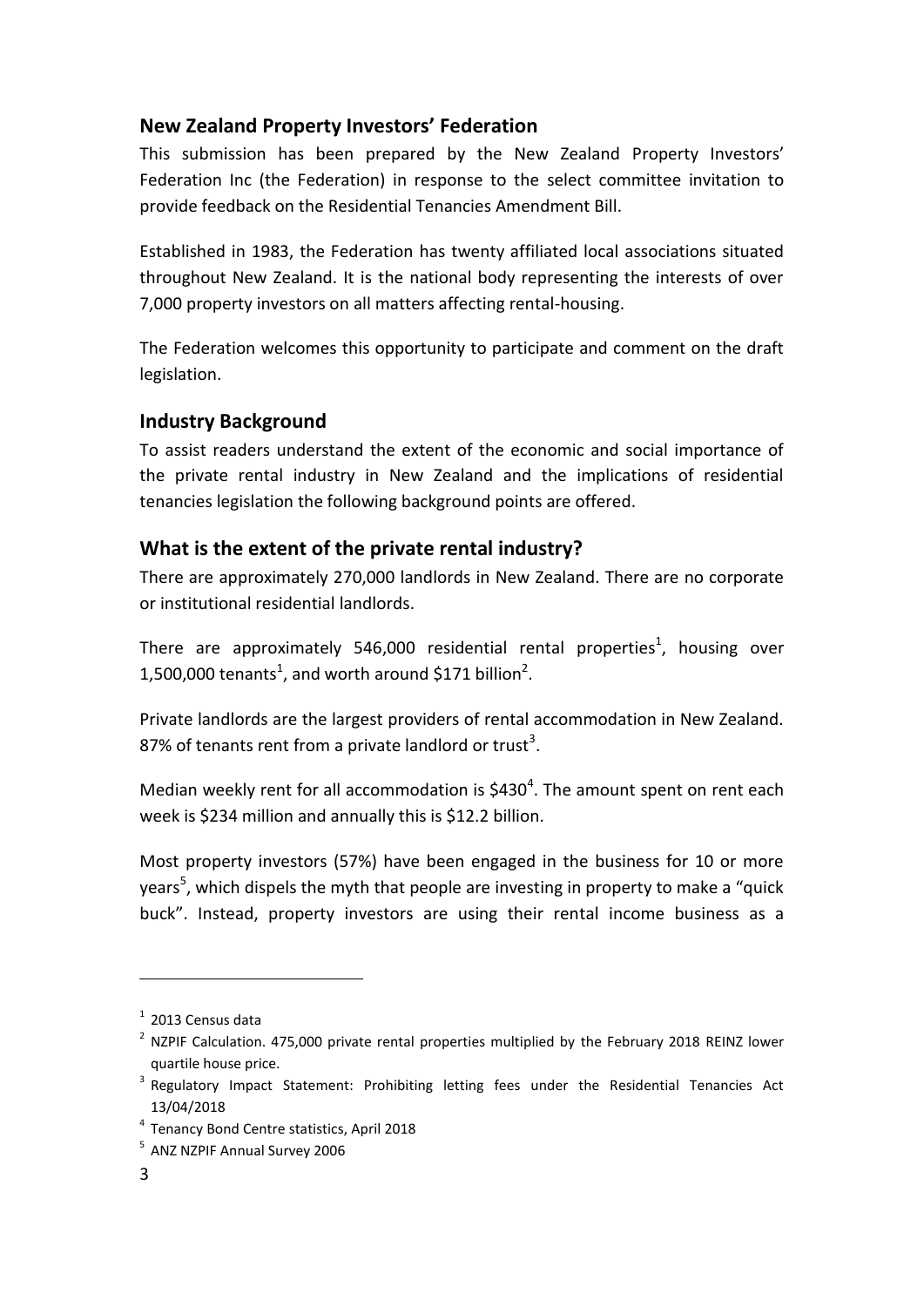mechanism for saving for retirement and are professional and committed long-term service/accommodation providers.

The rental property industry paid tax on net rental income of \$1,444,000,000 in the 2016 financial year<sup>6</sup>.

### **SUMMARY**

The New Zealand Property Investors' Federation welcomes the opportunity to provide input into the Residential Tenancies Amendment Bill (No 2).

The proposed legislation is well-intentioned, primarily seeking to clarify three main areas concerning:

- 1. Tenant liability for damage to rental premises
- 2. Methamphetamine contamination in rental premises
- 3. Rental premises that are not lawful for residential purposes

#### **Tenant liability for damage to rental premises**

The bill seeks to clarify who is responsible for damage caused to a rental property following ramifications of the Osaki case.

The Bill establishes that tenants are still not responsible for the damage they or their guests cause to their rental property, except when the property is insured by the landlord when the tenants responsibility is limited to either the excess of the landlords insurance policy or four weeks rent, whichever is lower.

If passed, the Bill will be better for the industry than the current situation. Rental property providers will be grateful if this Bill becomes law, however the NZPIF believes that it is a complicated solution that may not work well in all cases.

We would like to put forward an alternative solution to the Bill which is simpler, easier to enact and focuses on a solution for the tenants who were at risk before the Osaki case was decided.

#### **Methamphetamine contamination in rental premises**

The NZPIF is generally supportive of this section of the Bill.

The Bill seeks to clarify that landlords cannot rent a property that is known to have traces of meth higher than the levels set out in the NZ Standard 8510, before the property has been decontaminated and the meth levels have been reduced to below the NZ Standards.

```
4
6
IRD Data, April 2018
```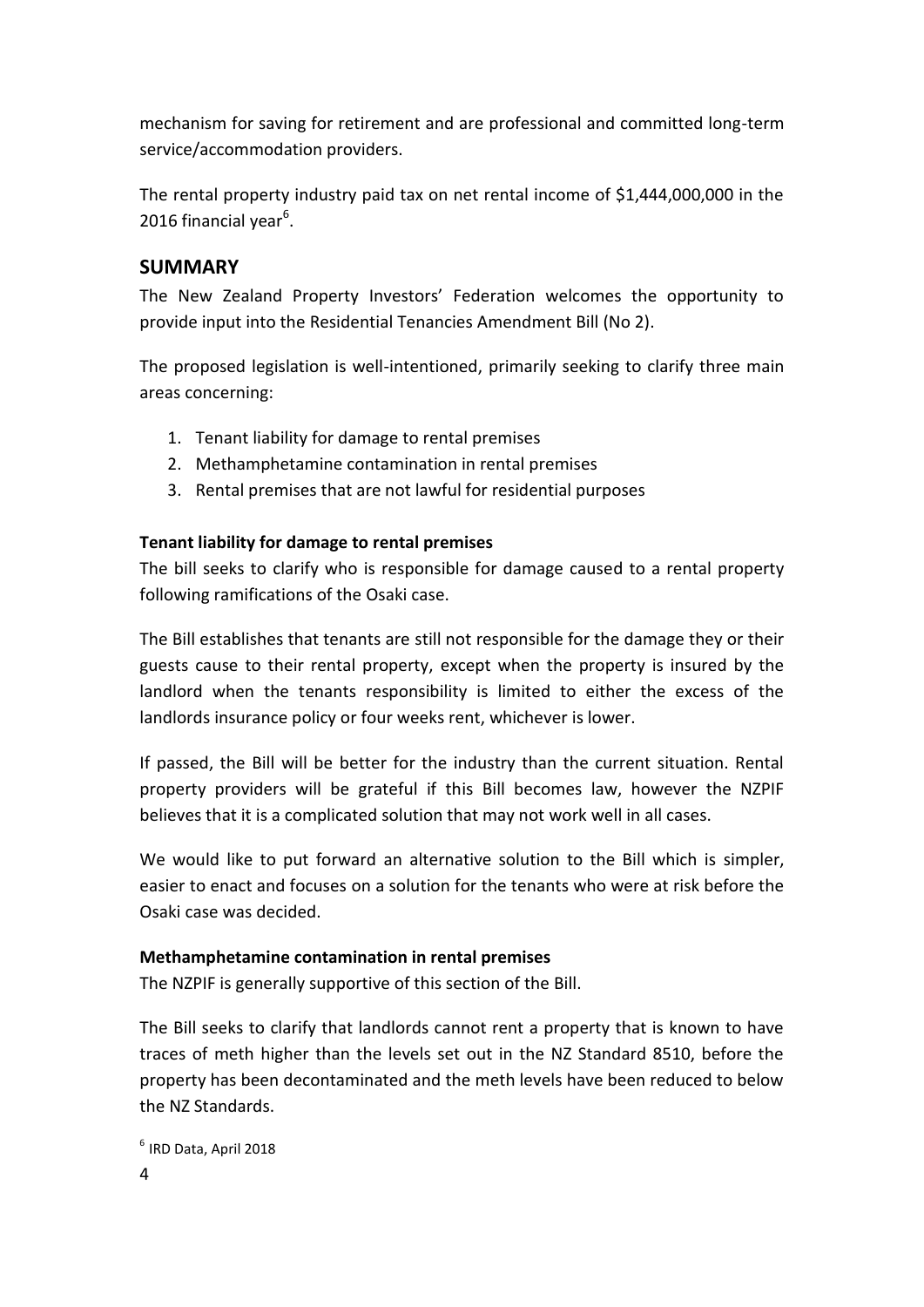The Bill provides the right for landlords to check for meth in their rental properties. It also provides that either the landlord or the tenant can end the tenancy should meth levels exceed the levels established in the NZ Standards.

#### **Rental premises that are not lawful for residential purposes**

The Bill allows the Tenancy Tribunal to hear applications where the premises are unlawful and to refund potentially all the rent that a tenant has paid to live in the property.

While the NZPIF does not wish to condone unsafe and unlawful rental properties, we are concerned that otherwise highly suitable rental properties, such as some "granny flats", may have been successfully rented to tenants for decades, but could suddenly be lost from the rental pool.

It is unknown how many properties like this will be effected, however it is likely to be in the tens of thousands. Faced with awards against them and rent being given back to their tenants, it is unlikely anyone will continue offering these properties as rentals.

We are also concerned with situations where tenants themselves may have converted part of their rental property, such as the garage, to be used as accommodation. It would be unjust for a landlord to have to give the rent paid back to the tenant and potentially exemplary damages as well, when they didn't offer the unlawful part of the dwelling for rent.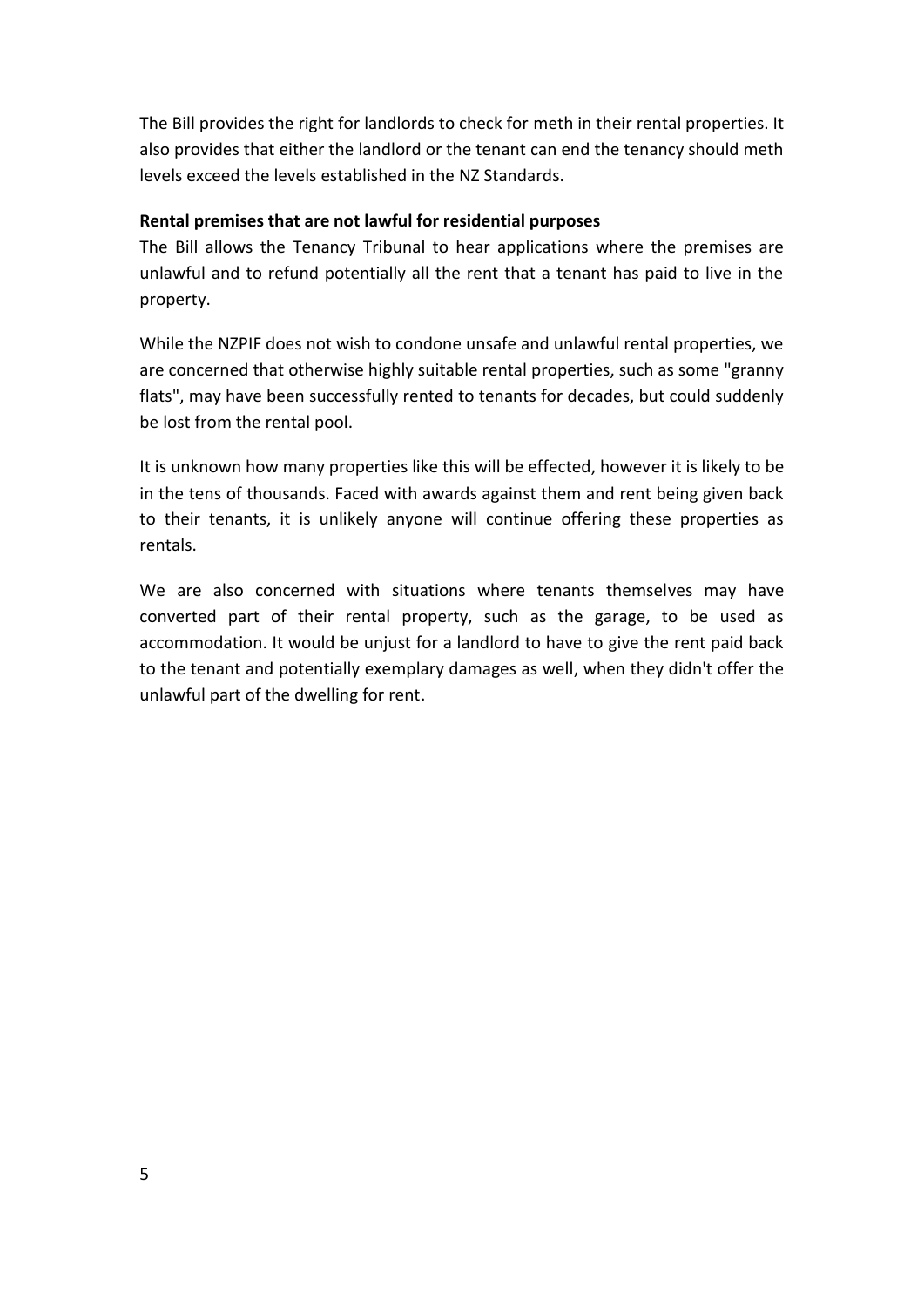# **DISCUSSION**

# **Tenant liability for damage to rental premises**

#### **Background**

Since the introduction of the RTA in 1986, it has been very clear that tenants are responsible for any damage that they cause to their rental property. This makes practical sense and the system worked relatively well. However there was some confusion or lack of knowledge on the part of some tenants as to the extent of their liability for the damage they may cause.

Contents insurance to protect a person's belongings also provides cover for damage that the insured causes to any third party. The amount is usually to a million dollars. Therefore tenants who had contents insurance also had cover for any damage that they may have caused to their rental property, including complete destruction of the dwelling.

Previous to the Osaki rulings, the NZPIF and associations around the country advised our members to provide advice and recommend contents insurance to their tenants.

It should be noted that contents insurance is not the same as taking out insurance over the rental property. While the tenant is covered if they destroy the property, they are also covered if they destroy any other asset. The policy provides third party liability cover which protects the tenant from all kinds of damage that they may cause. A contents insurance policy as is not the same as having two different parties insuring the same asset.

The belief that insurance companies are 'double dipping' by landlords having building insurance and tenants having contents insurance is not valid. The rental property owner is specifically insuring their property while the tenant is protecting their belongings and any damage they may accidently cause to another person's property.

For many years the system worked well, although some tenants may not have been aware of the risk they were taking by not having contents insurance.

The entire situation changed through the ruling of Holler & Rouse v Osaki. In this case Mrs Osaki left hot oil unattended on the stove of her rental property, causing a fire and \$216,000 of damage. The landlord's insurer repaired the property but,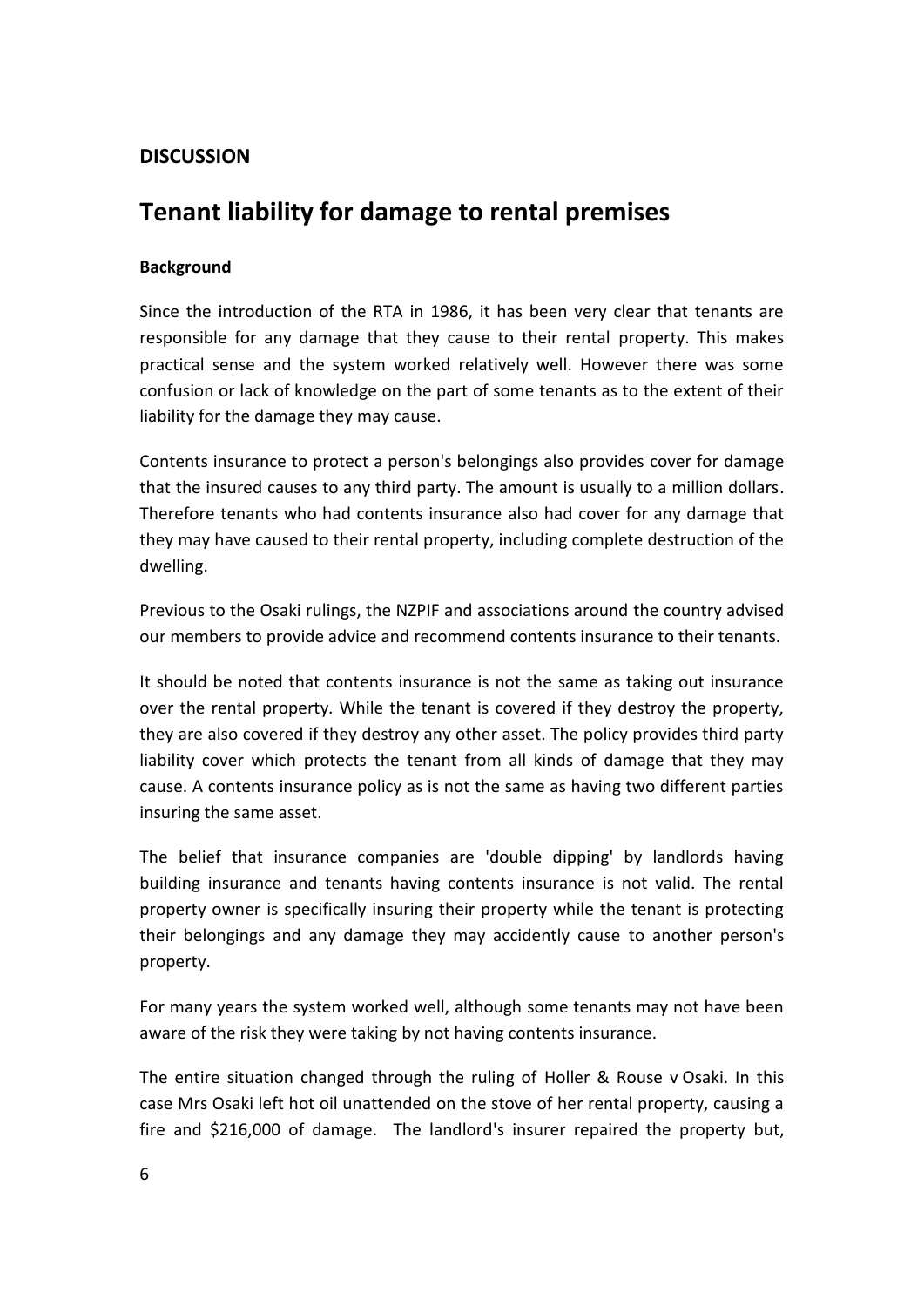presumably knowing that the Osakis had available funds, they used their right of subrogation to hold the Osaki's responsible for the damage they had caused.

#### **Contents Insurance**

Had the Osaki's held contents insurance, their policy would likely have covered them and this whole situation is unlikely to have occurred.

It estimated that 57% of tenants already have contents insurance. This means that the benefit of this Bill is aimed at the 43% of tenants that do not have contents insurance and therefore take on the risk of paying for any damage that they cause to their rental property and any other property for that matter.

#### **Tenant confusion**

The general purpose of the Bill is to confirm that, apart from some exceptions, the tenant is not liable for damage that they or their guests cause in a rental property. This is a complete reversal of how tenancies have operated in New Zealand before the Court's determination of the Osaki case. Previously tenants were completely responsible for the damage that they caused and this still makes practical sense as there is a high level of clarity in this position.

Tenants may believe that the Bill protects them or at least severely reduces their exposure to financial risk from any damage that they cause. This may lead them to determine that they don't need contents insurance or that they can cancel their policy.

#### **What is intentional damage and what is careless?**

By introducing different levels of responsibility for tenant damage, the bill is increasing the level of ambiguity between different levels of damage.

This has already been demonstrated through Tenancy Tribunal decisions since the Osaki case ruling.

In Foxton, a tenant who was not allowed pets still kept dogs in their rental property. The tenant locked the dogs inside while they went to work each day. The dogs had no option but to relieve themselves inside the rental property. There were 50 incidents of carpet damage as a result. The landlord took the tenant to the Tenancy Tribunal who established that the damage was not intentional and as the landlord had insurance the tenant was not liable for the damage. This was despite the landlord's insurance company declining the claim as the multiple excesses far exceeded the repair cost.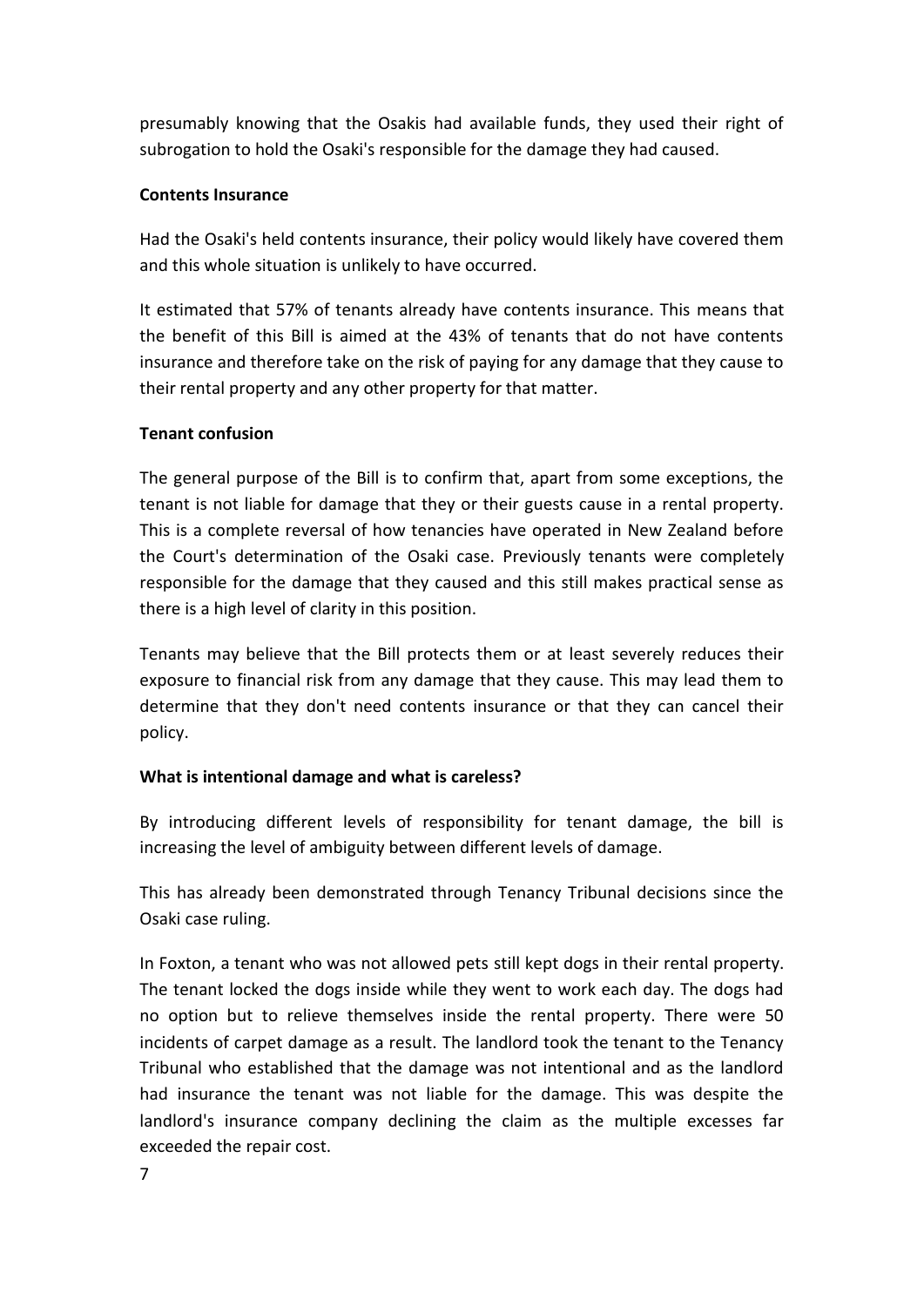The landlord took the case to the District Court who ruled against the Tribunal decision, saying that the damage was intentional. The District Court stated that "Damage will be intentional if the defendant meant to cause it or probably knew it was going to result". In this case they should have known that dogs will have to relieve themselves inside a property if they are locked inside each day.

Since this decision, the Tenancy Tribunal has stated on their website that "damage is intentional if the tenant meant to cause it or probably knew that it was *virtually certain* to result from his or her actions". The addition of "virtually certain" to the District Court's ruling shows that the Tenancy Tribunal disagrees with the Court's interpretation of what is intentional damage and instigated a lower requirement for tenants to claim that the damage was not intentional.

#### **What's is careless damage and what is accidental?**

Compared to before the Osaki case, the Bill introduces uncertainty over the tenant's liability because it introduces a grey area of what is or isn't accidental damage.

The Bill states that tenants are liable for damage if it is caused by a "careless act or omission of the tenant or of a person for whose actions the tenant is responsible". The Bill then limits the tenant's liability for damage caused by a careless act or omission to the lesser of four weeks rent or the rental property owners insurance excess.

Although not stated explicitly in the Bill, this means that the tenant will no longer be responsible for accidental damage they may cause where they were not careless. This grey area will no doubt lead to large amounts of Tenancy Tribunal time taken up by hearing why a tenant's actions were not a careless act or omission, but purely an accident and they should therefore not be held responsible for any of the repair costs.

Consider a child spilling blackcurrant juice on a carpet. Was the child careless or is this to be expected of a child? At what age would it cease to be careless? If pets are permitted in a property by the landlord, is the animal careless if it damages the property or is this normal activity for an animal? If the tenant has a party and some of the guests get bumped and spill wine on the carpet, is this careless or just an accident that is likely to happen at a party?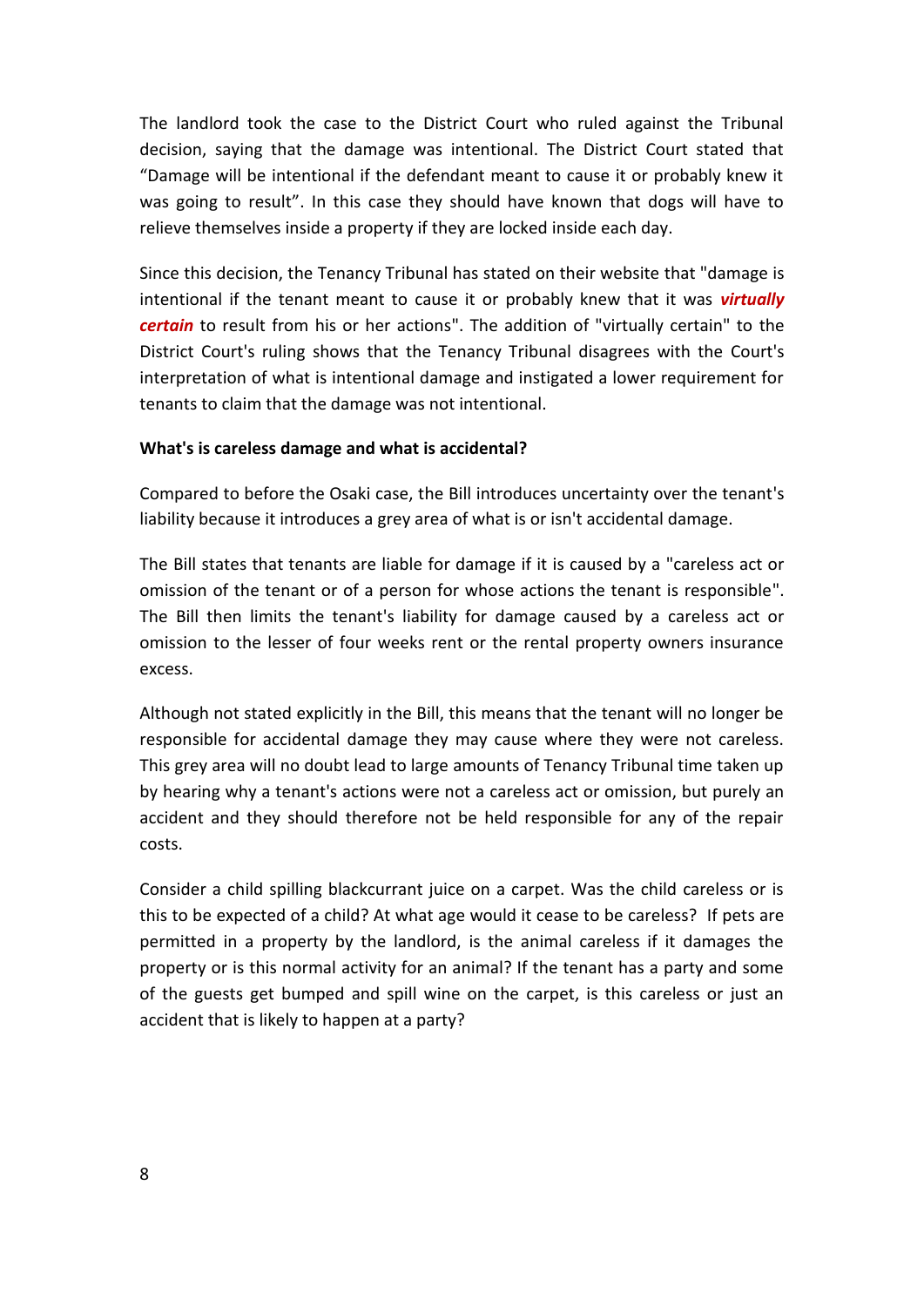#### **How many incidents of damage?**

Under this Bill, tenants will be responsible for each incident of damage. As insurance companies apply excesses to each incident of damage, having tenants responsible for each incident of damage they cause is an essential part of the Bill.

However this could lead to the tenant being responsible for some significant repair costs.

Consider a case where the rent for a property is \$250pw and the insurance excess is \$1,000. There are four stains on the carpet caused by the tenant's careless actions and the repair cost is \$4,000. Before applying to the Tenancy Tribunal, the landlord obtains a determination from their insurer that they view this as four incidents of damage. They therefore decline the landlords claim as the cost of four excesses is equivalent to the total repair cost. If the Tenancy Tribunal agrees with the insurance company on the number of incidents then the tenant is responsible for the entire \$4,000 repair cost. The tenant could be responsible for even higher costs.

This level of uncertainty about what could potentially happen and how much the tenant could potentially be liable for may mean that tenants still need to take out contents insurance to protect themselves.

Additionally, this example raises a potential risk for the landlord as well. If the Tenancy Tribunal disagrees with the insurance company, and finds that there is only one incident of damage, then the tenant will be responsible for \$1,000 of the cost and the landlord will be responsible for \$3,000 of the cost. Thus under the Bill a landlord is not completely protected from being financially responsible for the cost of their tenants damage.

#### **Higher insurance premiums**

Insurance companies are concerned about two aspects of the bill. The first is losing their right of subrogation, the second is minimising tenants liability for damage is likely to reduce their duty of care for the property which could lead to higher levels of rental property damage.

Because of these two factors, rental property insurance premiums are likely to rise. Ultimately these unknown higher costs will be passed onto the end consumer, the tenant.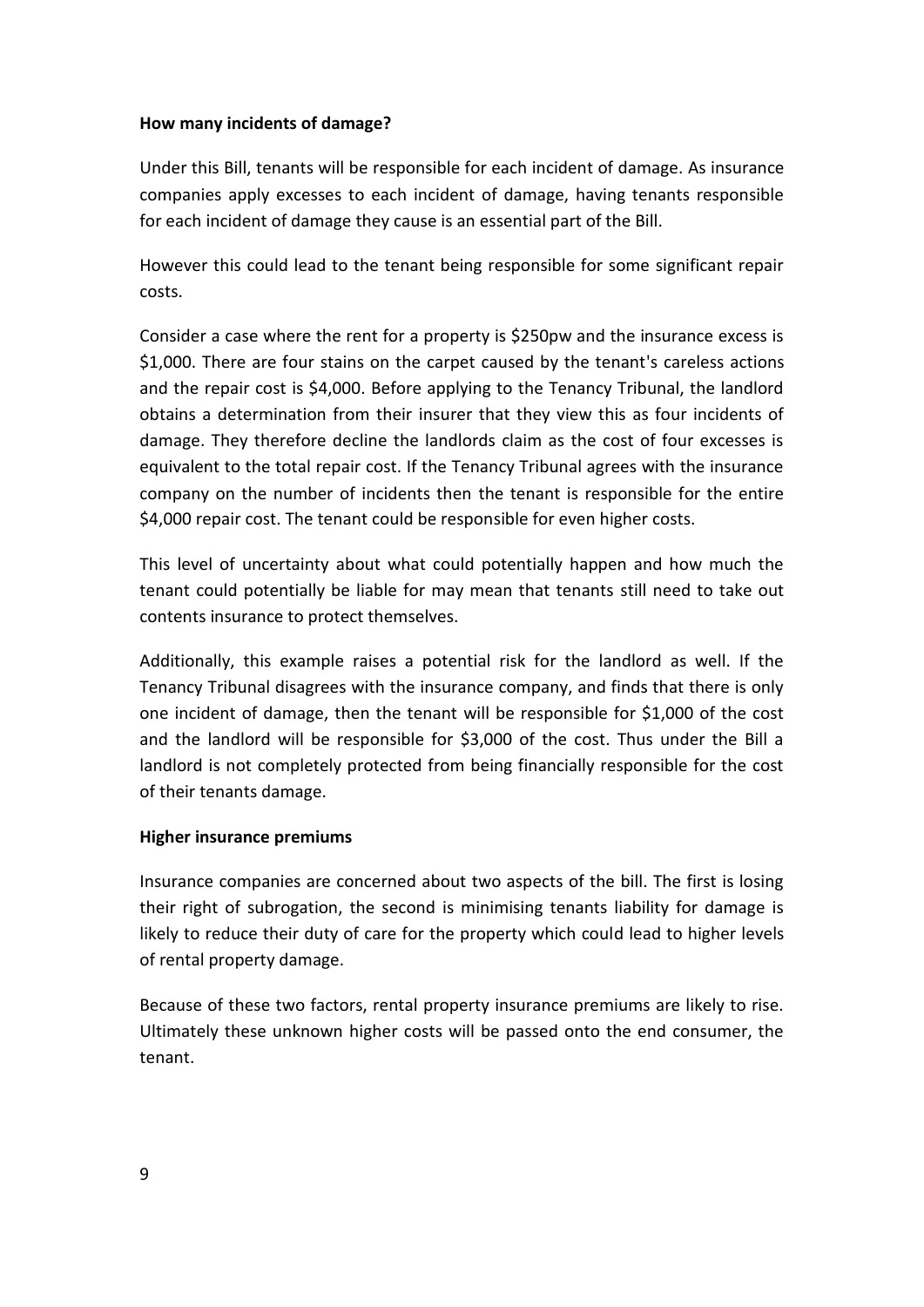Tenants with contents insurance may be aggrieved at having to pay higher rental prices because of a bill that seeks to protect tenants without contents insurance, but does not offer any benefit to themselves.

#### **Analysis**

The NZPIF understands the Court's desire to protect some tenants from large costs in repairing damage they have caused. However it appears that the Courts did not considered the costs to landlords in absolving tenants from the responsibility of repairing smaller items of damage they have caused.

The average cost of damage claims made by NZPIF members prior to the court's decision was \$3,079. While a current survey has not been able to be undertaken, the cost of damage is likely to have increased following the Osaki ruling. We believe there were around 7,000 applications for damage made to the Tenancy Tribunal each year. There will be many other cases where landlords have not bothered to go to the Tribunal. Using the NZPIF survey, we estimate that the cost to landlords because of the Osaki case will be around \$21 million per year.

Because of this, we welcome the aspects of this Bill that address the significant hardship and cost that the Osaki ruling has inflicted on rental property owners. We envisage that tenants will also welcome these aspects of the Bill as the Osaki case are likely to have had ramifications for tenants who may have been viewed as more likely to cause damage to their rental property, such as pet owners and families with children.

While we welcome steps to improve the current situation with regard to tenant's liability for damage, there are still some difficulties with the proposed solution. We acknowledge that the bill creates a far more equitable situation around tenants liability for damage than we have at present, but it does not completely resolve all issues for the three main parties of tenants, insurers or rental property owners.

The Tribunal Decision on dogs causing damage in Foxton demonstrates how difficult it is to clearly establish different interpretations for whether damage is intentional, careless or accidental. This will no doubt lead to lengthy debates at Tenancy Tribunal hearings on damage.

In response to the Bill, it is likely that insurance companies will increase their premiums for rental properties which will eventually be applied against tenants through rental price increases. This will affect all tenants despite only tenants without contents receiving any benefit from the Bill.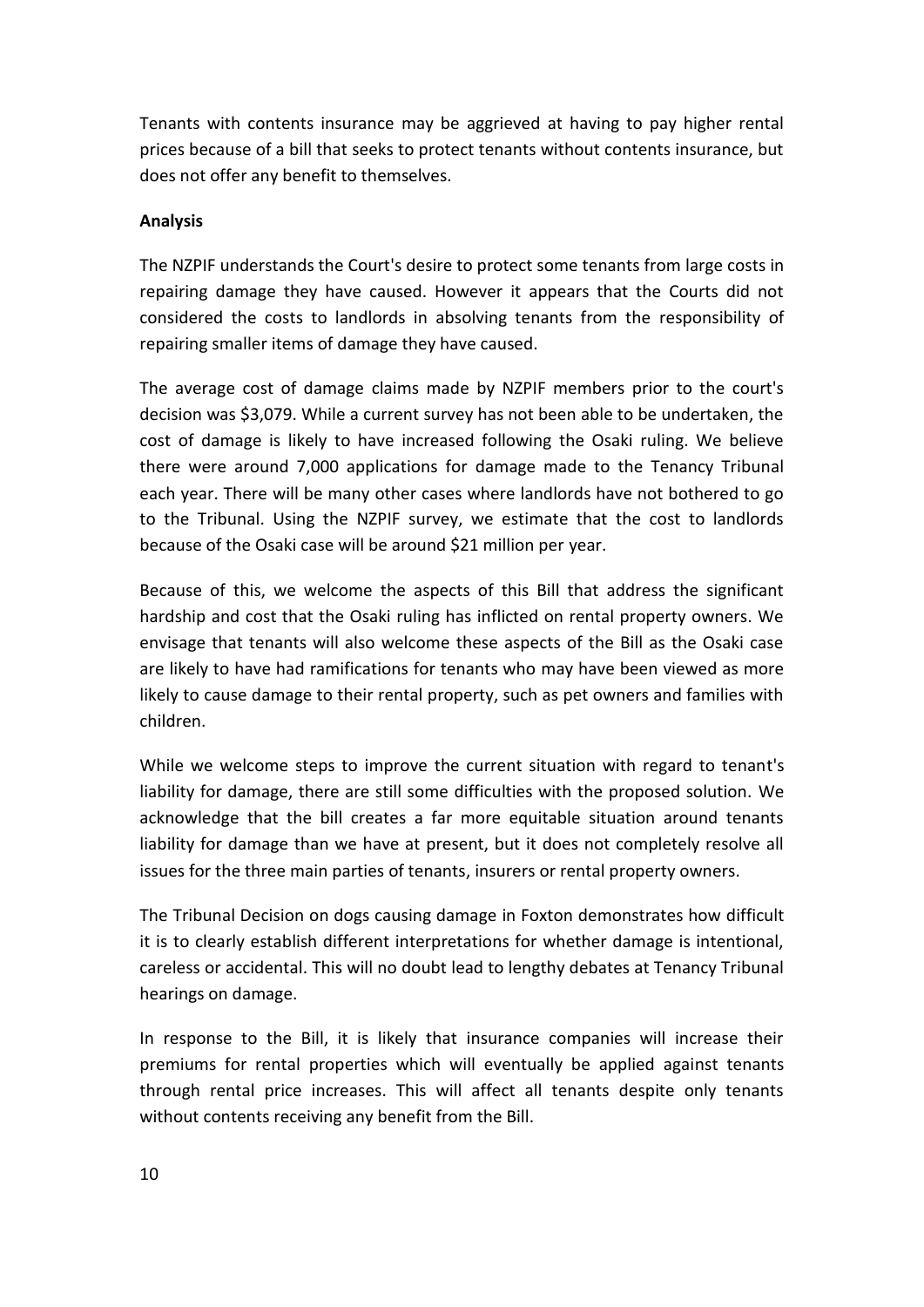Because of being responsible for potentially high costs in repairing damage they have caused, Tenants may still have a requirement for contents insurance despite the protection of the Bill.

While the Bill should mostly protect rental property owners from being financially responsible for their tenant's damage, there is still risk due to the Tenancy Tribunal not being required to agree with insurer's decisions on how many incidents of damage have occurred.

Tenants having contents insurance to protect their belongings and themselves from damage they cause to any third party is not double insuring the rental property. Contents insurance protects the tenant from any damage they cause while the landlords insurance specifically insures the rental property. It is not a case of double dipping by insurance companies, but two completely different policies.

### **Alternative proposal**

The NZPIF believes that the three affected parties of the Osaki case, Tenants, insurers and rental property owners would be better served through an alternative solution.

We believe that the ambiguity caused by absolving tenants from all responsibility for the damage they cause, except in certain situations, can be solved by reverting back to the situation before the Osaki case ruling. This would greatly reduce the time requirement for the Tenancy Tribunal to hear reasons why a tenants actions were not intentional or careless but accidental.

This would address insurers concerns and remove the need for higher insurance premiums, further removing pressure on rental prices to increase.

Without rental price increases, tenants with contents insurers would not be financially disadvantaged without receiving any benefit from the bill.

As there wouldn't be any ramifications from insurance companies and the Tenancy Tribunal disagreeing on the number of damage incidents, there would be no risk that rental property owners would still have to pay for a majority of their tenants damage.

Tenants without contents insurance, like the Osakis, could still potentially be at risk of severe financial loss if they do not know the extent of their responsibilities. However this risk can be managed if there is a requirement for landlords to explicitly inform them of their responsibility for damage, the potential extent of this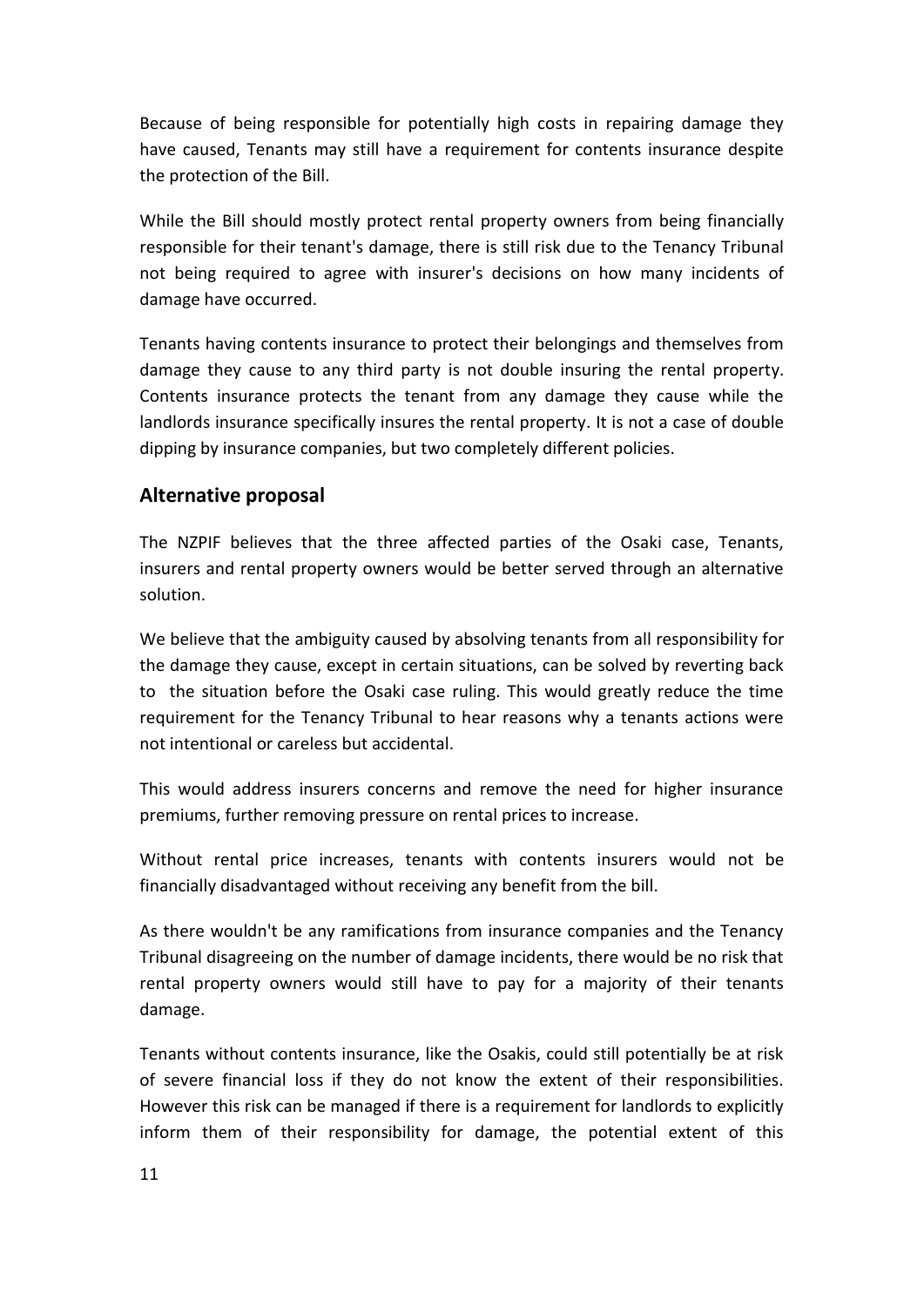responsibility and how they can protect themselves from the risk of causing damage to their rental property.

This could be achieved in a similar way to the current requirement for landlords to advise tenants on the level of insulation in a rental property. landlords could be required to read a statement to tenants on their responsibility for damage, the extent of that responsibility and that contents insurance products are available that can protect them from this and other risks they may face.

This would ensure that all tenants are fully aware of their responsibility for damage and a method they can use to manage their risk. They can then make an informed decision as to whether they wish to take out contents insurance, accept the risk or apply a different solution to handling the risk that fits their particular circumstances.

## **Recommendations**

We recommend that the RTA section 142(2) be amended to read: "However, the Tribunal, in exercising its jurisdiction in accordance with section 85, may look to Part 4 of the Property Law Act 2007 as a source of the general principles of law relating to a matter provided for in that part (which relates to leases of land). *This is only intended as a supplemental aid in interpreting the rights, obligations and principles set out in the Residential Tenancies Act 1986, and not for aspects of commercial leases to be applied to Residential Tenancies.*

After section 13A(1A), insert: (1B) The landlord must ensure that the following statement about Tenants liability for damage is included in the tenancy agreement and that the tenant must sign that they acknowledge the statement understand their responsibility for any damage that they cause.

"The tenant acknowledges that they are responsible for any damage that they cause to any part of the property and that this may extend to the complete destruction of the entire premises. The tenant acknowledges that they are aware that they may take out insurance to protect them from the risk of damaging the property."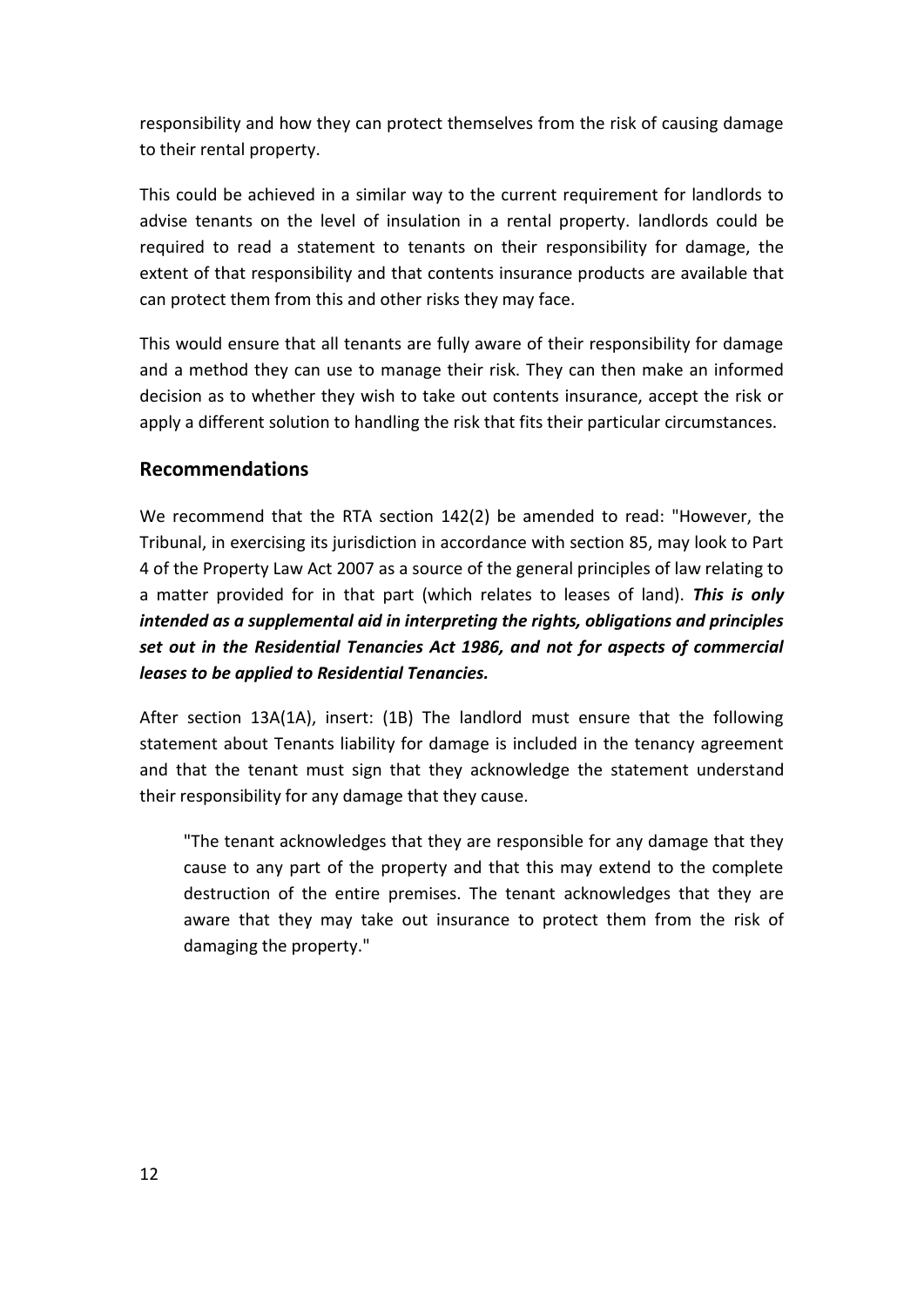# **Methamphetamine contamination in rental premises**

Methamphetamine contamination has been causing many problems for rental property owners and the entire rental market.

The NZ Standards are a big step forward in assisting rental property owners to provide safe accommodation for their tenants in a more cost effective manner and with a greater degree of confidence in the testing and remediation of their properties.

The NZPIF is pleased that the Residential Tenancies Amendment Bill (2) will be applying legal status to the voluntary NZ Standards.

While it is not covered in the Bill, landlords have a problem with tenants abandoned goods following the property being deemed methamphetamine contaminated.

The tenants abandoned goods will be contaminated and if they are stored under the requirement of section 62A(3), this may transfer contamination to the storage site.

Section 62A(2) allows a landlord to immediately dispose of abandoned goods if they are worth less than the cost of storing them for 35 days. In many cases this will allow the immediate disposal of contaminated goods left behind by the tenant, however it will not in all cases.

## **Recommendations**

We recommend that Section 62 of the Residential Tenancies Act, "goods left on premises on termination of tenancy", be amended to make it explicitly clear that methamphetamine contaminated goods left on premises on termination of tenancy can be immediately disposed of.

#### **Suggested additional text:**

62(4) In the incidence of the termination of a methamphetamine contaminated premises, the landlord may immediately dispose of any goods left on the premises in any way the landlord sees fit.

The current section 62(4) be changed to 62(5)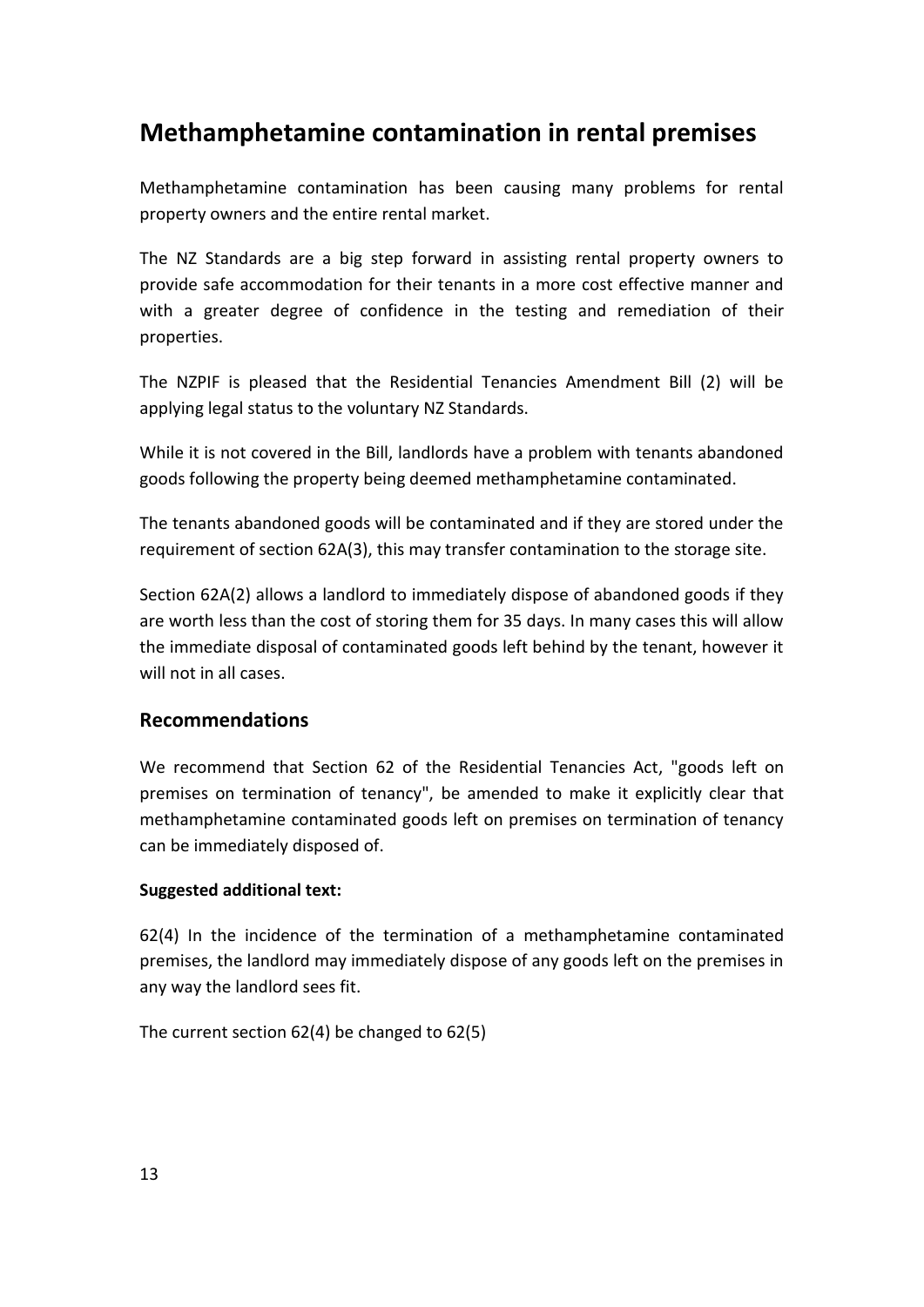# **Unlawful residential premises**

The NZPIF believes the Tenancy Tribunal should be able to determine cases where a residential tenancy has been in existence in an unlawful premise. Addressing the consequences of a High Court decision (*Anderson v FM Custodians Ltd* [2013] is seen as a positive move.

The NZPIF is generally in agreement with improving standards of rental property in New Zealand, and would not like to see properties that are highly unhealthy or highly unsafe being used for residential accommodation until they have been repaired or remedied. We use the terms highly unhealthy or highly unsafe as the terms unhealthy or unsafe are subjective and we would not like to see these terms interpreted too prescriptively or severely. This could result in a large number of perfectly good rental properties being removed from the market and become unavailable for tenants who would find them perfectly acceptable.

Despite agreeing with the philosophy of improving rental property standards, we would not like to see ramifications of the Anderson case see Tribunals making harsher rulings than previously against rental property providers who are providing rental property of good quality and appropriateness, despite not being technically lawful.

Granny flats, Villa conversions, some minor dwellings and dwellings in premises zoned for commercial use have previously been treated more as incorrect than unlawful, with authorities turning a blind eye to them as long as they provide a good level of accommodation.

There are a considerable number of these types of properties in various areas around New Zealand, typically in areas close to town or city centres. These types of properties are often very affordable options for limited income people to live in relatively expensive areas.

It is likely that a significant proportion of these dwellings will never be able to be consented. Even a local authority issued Certificate of Acceptance may be difficult to obtain for these properties for reasons such as a fire wall between units.

Without a firewall they cannot obtain a Certificate of Acceptance, but there may be other ways to improve the safety of these properties, such as interconnected smoke alarms.

While the NZPIF does not condone slum rental properties, we do not want to see properties that are highly desired by tenants removed from the rental stock. This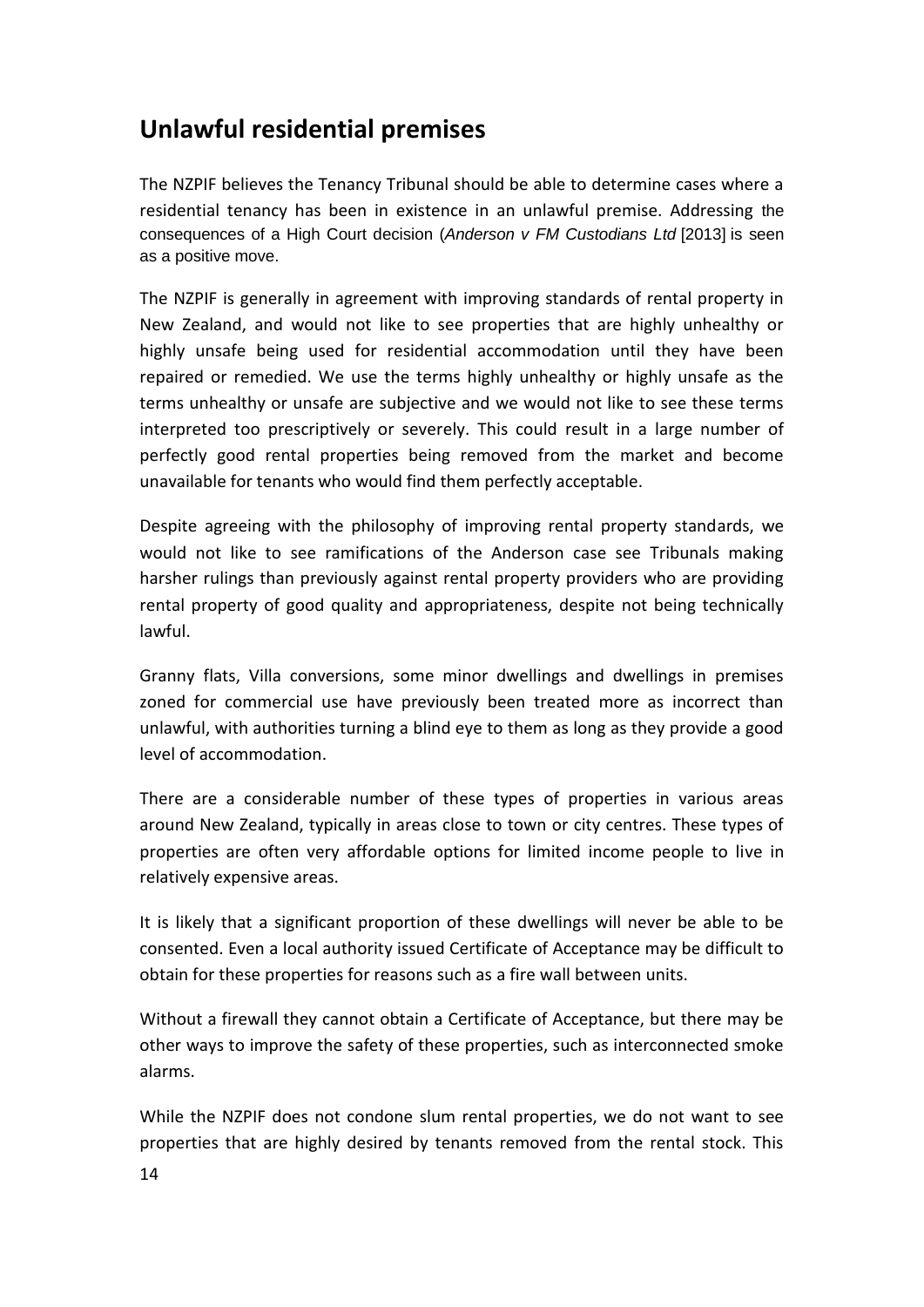could lead to an even greater shortage of rental properties at a time when we really need more.

We view section 78A(2)(b) as being extremely problematic as it provides for the Tenancy Tribunal to declare the property unlawful if the landlord fails to comply with ANY of the requirements in respect of buildings, health, and safety under any enactment so far as they apply to the premises.

It is unlikely that anyone knows the full extent of the wide ranging Acts of Parliament that could be applied to a rental property. There will be numerous small requirements hidden within various acts that could be used against rental property owners.

The Tribunal is almost directed to make awards of exemplary damages and partially or completely refund rent payments back to Tenants and reject a landlords claim for rent or other amounts owing. The consequences of an owner getting it wrong in this section of the RTA is being extended drastically in this Bill.

How this section of the Bill will be interpreted is unknown, however as it stands there will be far reaching ramifications that will be difficult to foresee or quantify. It will be extremely easy for owners to fail to comply with ANY of the requirements in respect of buildings, health, and safety under any enactment so far as they apply to the premises.

In addition, as tenants will be compensated for bringing cases to the Tribunal, there is an incentive for them to do so. Some tenants aware of this policy will seek out unlawful but suitable rental accommodation, live it for up to six years and then apply to the Tenancy Tribunal for a refund of the rent they have paid and exemplary damages. This would be financially crippling for the rental property owners and an enormous risk that they may have no idea about.

Faced with such high financial risks, it is probable that any rental property owner renting such a property will end the tenancy, revert the property back to a single dwelling and either occupy it themselves or sell it.

The NZPIF is already aware of property managers asking owners to end tenancies so they can then make an application for a Certificate of Acceptance (COA). Once council has been notified, if the property cannot or is economically unable to be altered to receive the COA, the owner is unable to rent it out again.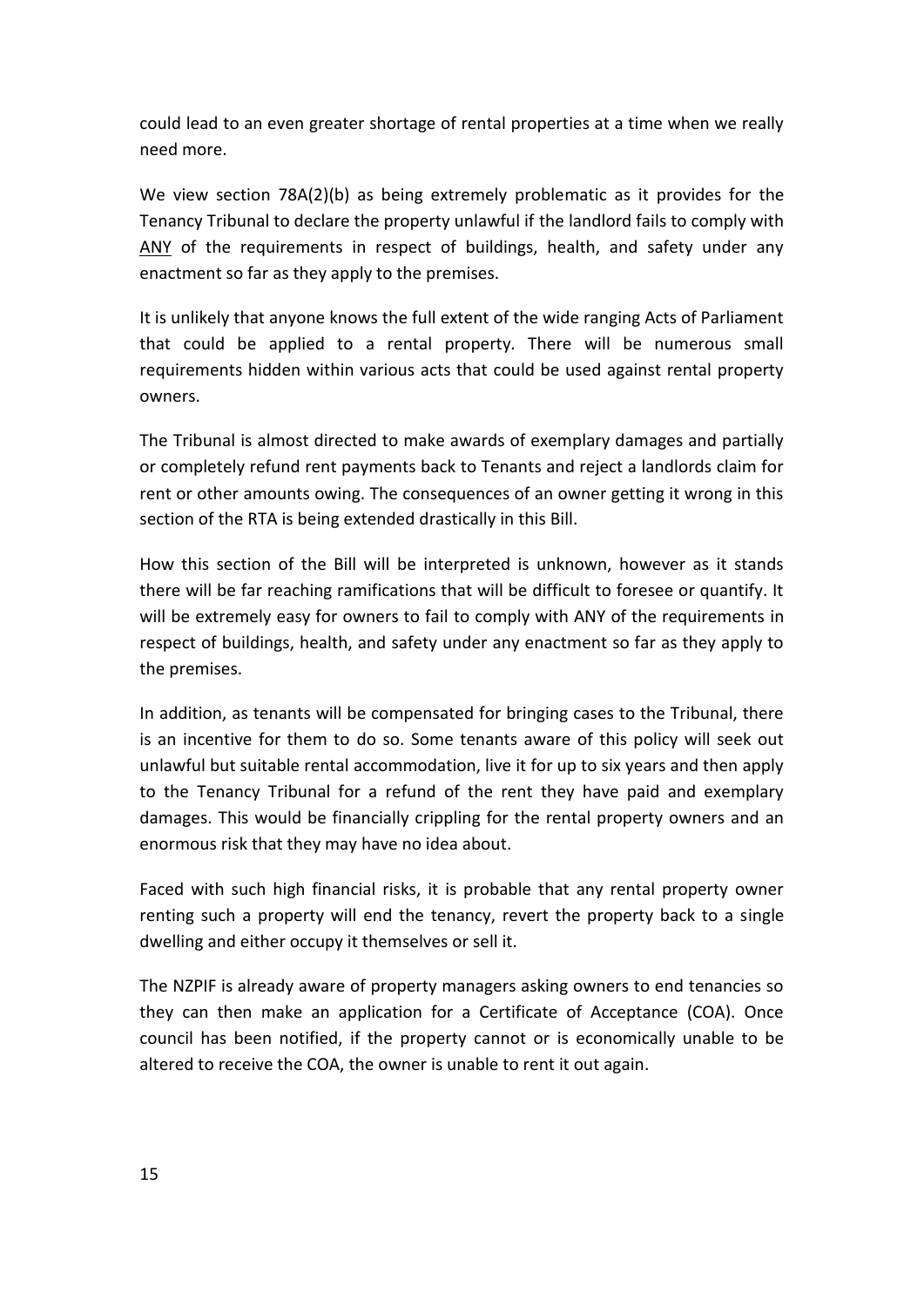#### **Clause 78A(2)(b)**

78A(3): Despite anything to the contrary elsewhere in this Act,—

(a) unless the Tribunal is satisfied that, having regard to the special circumstances of the matter, including the nature of the premises, it would be unjust not to make the order, the Tribunal must not order the tenant to pay to the landlord—

(i) any sum found to be owing by way of rent in arrear; or

(ii) any other sum by way of damages or compensation:

(b**)** if the landlord has applied for termination on the ground of rent in arrear, the Tribunal may, but is not required to, make the order terminating the tenancy.

This clause means that a property that doesn't comply with ALL aspects in respect of buildings, health, and safety under any enactment so far as they apply to the premises can be deemed an unlawful property. This extends the ramifications of not complying with this section by allowing all rent to be refunded to the tenant in addition to the current awarding of exemplary damages.

Unless the Tribunal believes it would be unjust not to make the order, the Tribunal must not order the tenant to pay to the landlord any rent arrears owing or any other sum by way of damages or compensation. This is unjust.

Given the difficulty of finding and understanding what these requirements are, the potential consequences appear extremely harsh.

Technical points could be used against rental property owners to demonstrate that they have not complied with the various acts and their rental property is therefore deemed unlawful.

The NZPIF was recently advised of a case where a rental property was severely water damaged during a once in 100 year flood. The tenant had to move out, but raised the point about whether the drain layer that installed the drainage system was registered or not. The current owner had purchased it from another person who had actually undertaken the drainage work, so did not know who had undertaken the work. There was no record of who undertook the work on the council files. While the work itself was deemed appropriate, it could not be clarified if the drain layer was qualified to do the work. The question was asked if the owner had complied with the building act and if not was the owner liable for some of the tenants possessions that were damaged during the flood.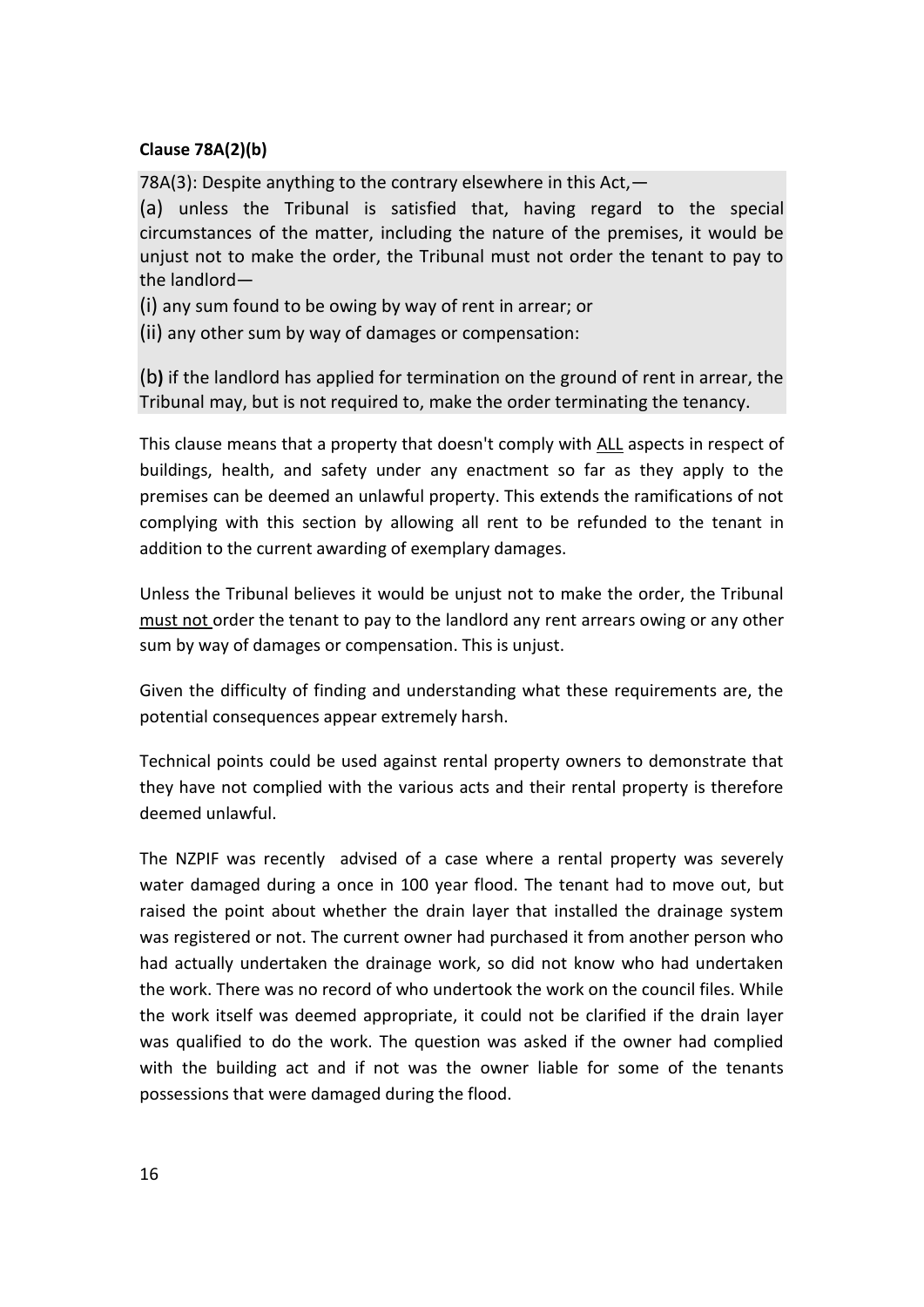Under this scenario and if this Bill passes in its current form, The owner could be found to have not complied with the building act because they couldn't prove that the work was carried out by a suitably qualified person. Once found to be unlawful, the Tribunal can award all the rent to be refunded to the Tenant.

In addition, it could be the tenant who actually breaks the requirements of the acts through the way they treat the property, with the ramifications falling onto the owner. This would be grossly unfair.

As an example, The Housing Improvement Regulations state that Every house shall be free from dampness. However dampness can be caused by many factors which may, or may not be related to the condition of the property. If a tenant manages a property in such a way that it creates dampness, this Bill could be used to declare the property unlawful and any rent owing by the tenant will remain owing and any or all of the rent that the tenant has paid can be awarded paid back to the tenant.

This section of the Bill is highly unfair to rental property owners. It could see any transgression of any act relating to the building, health, and safety of the property, no matter how minor, leading to the property being declared unlawful.

Once declared unlawful, the Tribunal must not order the tenant to pay rent arrears or any other money owing (unless it would be unjust not to do so) and can refund any rent paid back to the tenant. In addition to not receiving income owed to them and continue to lose income with delays to when they can get access to the property to remedy the situation and get the property tenanted again, or revert it back to a single dwelling.

Property managers are reporting that many clients are selling their rentals because extra regulations and the risk of getting it wrong is putting them off. Providing rental accommodation has become a very marginal activity and the ramifications of section 78A(2)(B) could see a significant increase in providers exiting the market and a reduction in new providers.

Some would see this as a positive outcome as it would reduce house prices and the properties are likely to be sold to first home buyers. Many people view this as a zero some outcome as you lose a rental property but a tenant becomes a home owner.

The problem with this situation is that the latest census data shows that nearly half the population live in rental properties that only account for a third of all properties in New Zealand. This means that on average there are more people per rental property compared to owner occupied property.